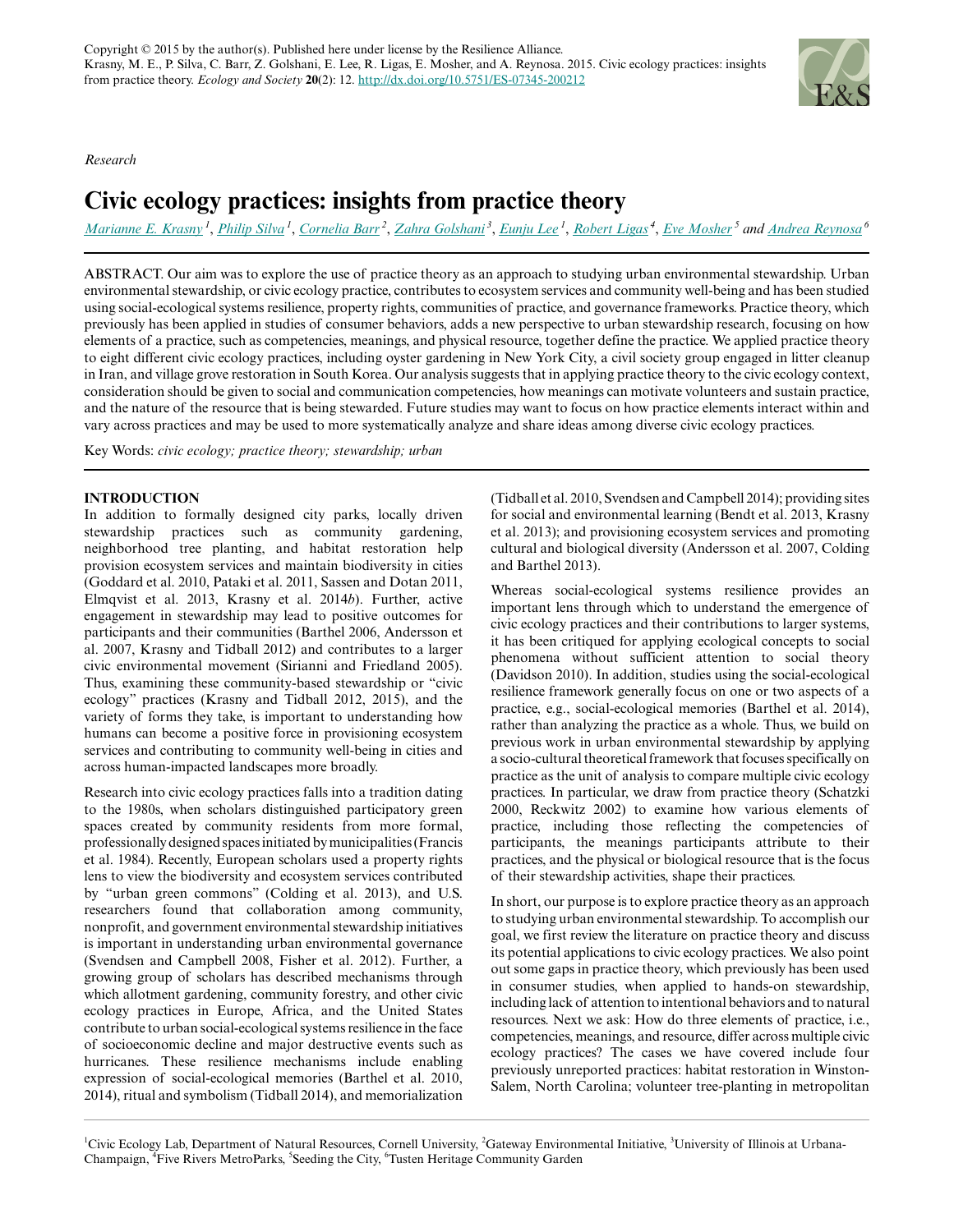Dayton, Ohio; community gardening in a small city in upstate New York; and rooftop gardening in New York City (NYC). We also include four practices, i.e., Nature Cleaners in Iran, village grove restoration in South Korea, oyster gardening in NYC, and natural area stewardship in Ithaca, New York, that have been reported in more depth elsewhere. Based on our comparative analysis of the elements across the eight practices, we suggest refinements in practice theory as applied to studies of civic ecology and related hands-on stewardship initiatives and discuss its utility in informing research and stewardship practice in cities.

# **BACKGROUND**

# **Practice theory**

Practice theory views practices as the core unit of analysis and thus offers a middle ground between individual agency or behavior and social or institutional structures (Reckwitz 2002, Hargreaves 2011). It suggests that to foster more environmentally friendly consumer and other behaviors, we should no longer focus on "individuals' attitudes, behaviors and choices, but instead on how practices form, how they are reproduced, maintained, stabilized, challenged and ultimately killed-off; on how practices recruit practitioners to maintain and strengthen them through continued performance, and on how such practitioners may be encouraged to defect to more sustainable practices" (Hargreaves 2011:84). In prioritizing practices over individuals, practice theory claims that features of individuals, such as the activities in which they engage, their skills, interactions with others, identities, and interpretations or meanings, arise from their participation in social practices (Schatzki 2000).

Practices are composed of multiple elements and their interactions. However, practice theory scholars diverge on the elements of practice worthy of study (Gram-Hanssen 2011). For example, authors variously describe the elements holding practices together as understandings, procedures, engagement, and items of consumption (Warde 2005); know-how and embodied habits, institutionalized knowledge and explicit rules, engagements, and technologies (Gram-Hanssen 2011); practical understanding, rules, teleo-affective structures, and general understandings (Schatzki 2002); sayings, doings, and relatings (Kemmis and Mutton 2012); or material, skill, and image (Pantzar and Shove 2010). This lack of agreement suggests that rather than a unified theory, practice theory is most useful as a critical or analytical approach to the study of consumption and other human activities (Schatzki 2000, Gram-Hanssen 2011).

Miettinen et al. (2012) critique practice theory on the grounds that its focus on embodied habits that remain static limits its usefulness in understanding change in practice over time. To address this issue, these authors suggest using the related activity theory, with its emphasis on transformation of material and cultural artifacts leading to change in activity or practice (Engeström et al. 1999), and the theory of expansive learning, which focuses on reflection as a means to expand learning situated in activity (Engeström 1987). However, a number of empirical studies drawing on practice theory do describe the emergence of practices and how they evolve over time, generally through examining how the elements holding practices together change (Shove and Pantzar 2005, Pantzar and Shove 2010, GramHanssen 2011, Kemmis and Mutton 2012). Such studies are closely linked to research focusing on transitions to more environmentally friendly lifestyles and on the creation and spread of social innovations. For example, Seyfang et al. (2010:8) use practice theory to view how innovations are generated in civil society, i.e., grassroots innovations, "as new skills are developed to address specific challenges, as new images or meanings are adopted, and as the stuff of practices breaks down, is improved, gets replaced or is simply used in novel ways." Through in-depth studies of these processes, practice theory is said to expand on multilevel theories, which argue that innovations spread when destabilization of the existing order creates windows of opportunity (Geels and Schot 2007, Shove and Walker 2010). The notion that crises and disturbance allow space for innovations in resource management and educational practices to emerge is similarly a focus of the social-ecological resilience and related adaptive comanagement literature (Olsson et al. 2007, McPhearson and Tidball 2014). Practice theory adds to these explanations by helping us understand the factors involved in the emergence and growth of new social processes such as grassroots or social innovations (Seyfang et al. 2010).

An important aspect of the process of developing both technological and social innovations is coproduction by consumers and researchers or practitioners and policy makers (Young Foundation 2012). Using a practice theory lens, Pantzar and Shove (2010) describe how the practice of Nordic walking, i.e., walking for exercise using two sticks, emerged and spread as a result of middle-aged women in Finland reimagining the manufacturer's intended elite sport purpose of the walking sticks (i.e., material element in practice theory). The women also imposed their own meanings about nature, health, and well-being (i.e., meaning element) through their recreational walking (i.e., doing element). Similarly, Seyfang and Haxeltine's (2012) notion of grassroots innovations suggests a strong role for civil society actors in generating new practices. Further, participation in the production of practices or innovations may be one means by which practices become significant and meaningful for participants. For example, Kemmis and Mutton (2012) describe how the actions, discourses, and interpersonal relationships formed through organic gardening became meaningful for, and thus valued by, the participants. In that positive meanings associated with practices may facilitate participation, this research would suggest an alternative to approaches that attempt to influence environmental behaviors through negative messaging where little attention is paid to positive meanings or to the elements holding a practice together, and in fact the desired behaviors may have threatening meanings for target audiences leading to unwillingness to adopt them (cf. Dickinson 2009, Spaargaren 2011).

It is important to distinguish between Wenger's notion of communities of practice, which focuses on situated learning that occurs through engagement and enculturation in a practice (Wenger et al. 2002), and practice theory, which is a more encompassing way of viewing and understanding a broad range of social phenomena. Practice theory argues that the locus of the social is found in practices, i.e., networks of relationships between people, things, and activities. In this way, practice theory is more of a worldview or paradigm that lies between structuralism,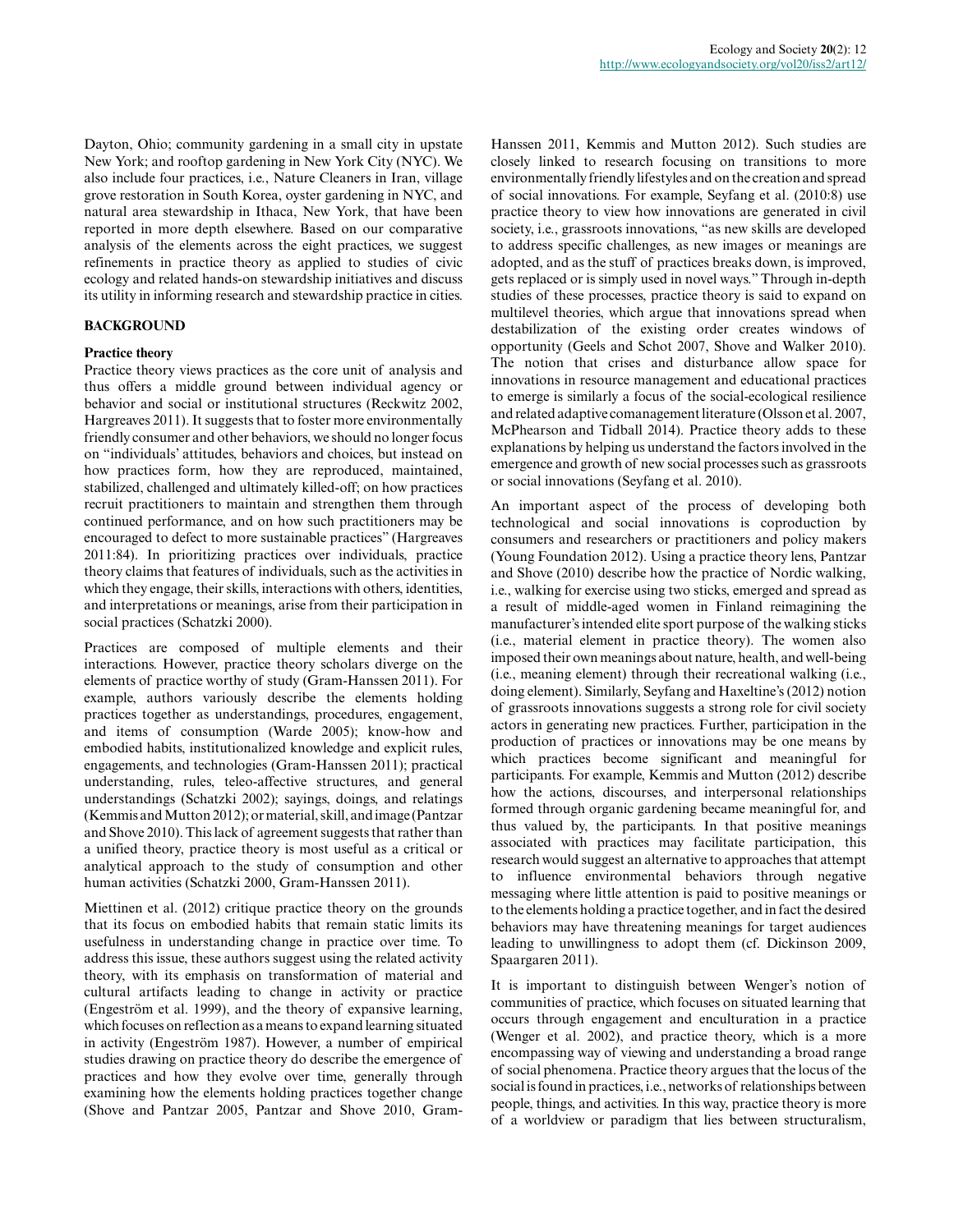which focuses on social structures as determining human behaviors, and postmodern approaches, which emphasize human agency (Reckwitz 2002, Schatzki 2002).

## **Practice theory and civic ecology practices**

Practice theory has been used widely in studies of consumer behaviors, with a focus on how consumption practices emerge and change over time (Warde 2005, Gram-Hanssen 2010, 2011, Pantzar and Shove 2010). Although we are not aware of previous studies applying practice theory to hands-on stewardship, three aspects of practice and related theories suggest that they may prove useful in the civic ecology context. First, practice theory integrates multiple elements that have previously been addressed separately in writing about civic ecology practice. Second, Spaargaren (2011) draws on the work of prior authors to suggest that practice theory offers an alternative to a negative focus on behaviors that people should not do by encompassing practices that create positive emotional energy; this notion of positive engagement is consistent with writing about civic ecology practice (Tidball and Stedman 2013, Tidball 2014). Finally, civic ecology practices have been referred to as "social-ecological innovations" (Ernstson and Elmqvist 2011) that emerge through the efforts of citizen activists in communities stricken by sudden disasters or experiencing more gradual deterioration of social and natural capital (Tidball et al. 2010, Tidball and Krasny 2014). Although earlier writings about practice theory focused on more static behaviors, recent authors have used a practice theory lens to explore in greater depth how innovations emerge, including through coproduction of practices by participants and policy makers (cf. Pantzar and Shove 2010, Seyfang and Haxeltine 2012), which may add to our understanding.

In this first attempt to apply practice theory to civic ecology practices, we decided to limit the practice elements to three, drawing from the work of Pantzar and Shove (2010), who in their studies of consumer culture have focused on competencies, meanings, and product. Recognizing that practices focusing on stewardship of a physical (i.e., land or water) or biological (i.e., plant or animal) resource differ from consumer practices that are the subject of previous work, we adapt these three elements as follows. First, practice theory has often referred to "embodied habits" or less reflective practices (Schatzki 2000, Reckwitz 2002), whereas Pantzar and Shove (2010) have expanded this work to focus on participants' more intentional behaviors or competencies, in their case Nordic walking. We further expand existing perspectives to incorporate a broad suite of competencies needed for engaging others in stewardship practice. Second, parallel to Pantzar and Shove (2010), who talk about meanings related to objects, i.e., walking sticks for the fit or for the infirm, and doing, i.e., walking for fun or for fitness, we are particularly interested in meanings related to place and practice. We draw from a significant body of work on sense of place, symbolism, and social-ecological memories in civic ecology practices (Barthel et al. 2010, 2014, Kudryavtsev et al. 2012, Tidball 2014). Finally, the product or material element in studies of consumption practices has focused on such things as walking sticks or electric appliances; we have replaced consumer items with the land, water, or biological resource that is the focus of stewardship activities.

We define the practice elements used in analyzing each civic ecology practice as follows. Competencies are the skills the leaders bring to the practice. Meanings encompass social and ecological values attributed to the resource that is the focus of the practice or to the practice itself. Resource refers to the physical piece of land or stretch of water or the plants or wildlife that are the focus of the practice.

# **METHODS**

We carried out our research as part of a professional development program for environmental educators and related professionals. More specifically, the first four cases were drawn from the final reports of students participating in an online course, entitled "Civic Ecology: Blending Theory and Practice," taught by the first and second authors (M.E.K. and P.S.) in spring 2013. Course participants answered a series of guided questions about the emergence and change over time of a civic ecology practice that they led, the components of the practice (i.e., learning, health and well-being, social-ecological memories, ecosystem services, and social capital), and the interactions of the practice with governance and social-ecological systems (Krasny and Tidball 2012). At the end of the course, participants synthesized their reflections on the guided questions into a final report describing their practice.

The first author then read the reports and the previously published papers about the four other cases for evidence of the three practice theory elements. She developed descriptors for the three elements for each of the cases and developed summaries of each practice based on the reports and papers. She then shared the descriptors and summaries with the authors of the reports and the authors of two of the papers who offered feedback before the final descriptors were generated. The first author was the lead author for the last two cases, and thus the practice element descriptors for these practices were not "checked" with other authors.

## **CIVIC ECOLOGY PRACTICE CASE DESCRIPTIONS**

#### **Gateway Environmental Initiative**

Gateway Environmental Initiative (GEI) started as an effort to acquire a 19-acre former industrial site near downtown Winston-Salem, North Carolina, and convert it to a nature center. Despite the site's designation as a brownfield, it supports a range of plants and wildlife. Although GEI's priority to date has been advocacy and raising funds to purchase the property, the leader (coauthor C.B.) and her growing group of collaborators have initiated educational and stewardship activities, such as a Family Nature Club and a species inventory on the site.

GEI grew out of neighborhood opposition to commercial development in 2006-2007. Early on, C.B. fought the prevailing attitude that development was inevitable. Over time, city officials, the broader community, and even the property seller have embraced the idea that a nature center will be an asset to the area, and C.B. has amassed a large group of city, nonprofit, and private partners who support GEI's work (Fig. 1).

C.B. developed a metaphor of connectivity around the stream flowing through the site, which has been critical to galvanizing interest: "… just as Salem Creek connects our two main water sources (Salem Lake and the Yadkin River), the future nature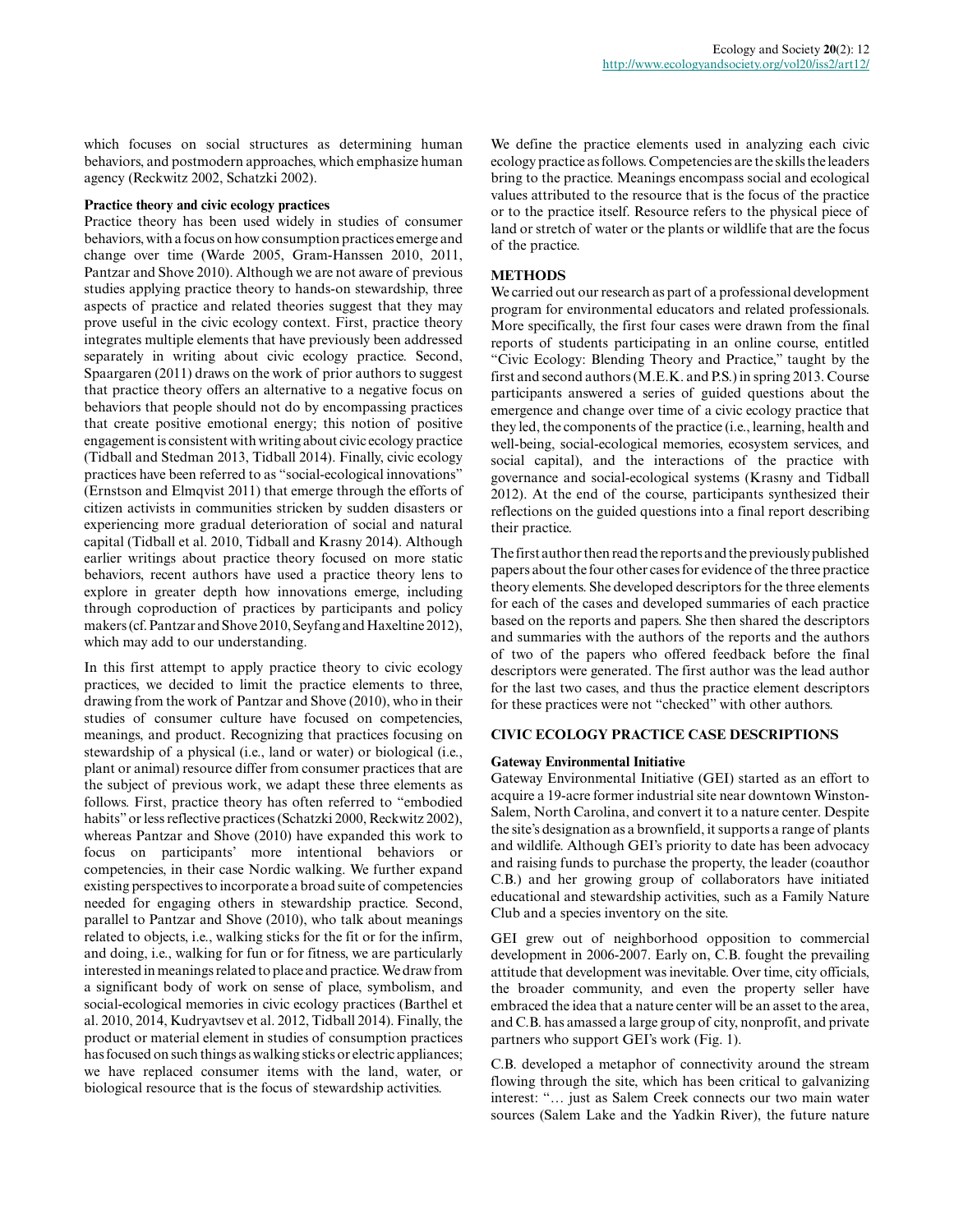

**Fig. 1**. Gateway Environmental Initiative partnerships, current and future, developed by practice leader C.B.

# civic groups

- · Soil bioremediation / WM, EPA
- Build nature education building / local architects, lumber suppliers
- Build wildlife viewing pavilion / lumber suppliers, civic groups
- Bird & butterfly habitat / garden clubs
- Learning Initiative
- Sensory ADA-accessible garden / **ARC Enrichment Center**
- Expand educational programming / WSFC Schools, YWCA, Children's Museum, Old Salem, W-S Recreation & Parks Dept.

center will be a resource that brings together the diverse neighborhoods along Salem Greenway" (participant response, 2013, online course). Further, C.B. articulated a vision of creating "a center that demonstrates how nature can regenerate itself, a symbol of hope and empowerment in a world where, on the global scale, much of the environmental news is disheartening"

(participant response, 2013, online course). Articulating this message seems to strike a chord in people, as evidenced by the gradual buy-in from multiple constituencies. With land acquisition close to a reality, C.B. considers GEI's most important achievement the growing local awareness of green infrastructure as a valuable resource.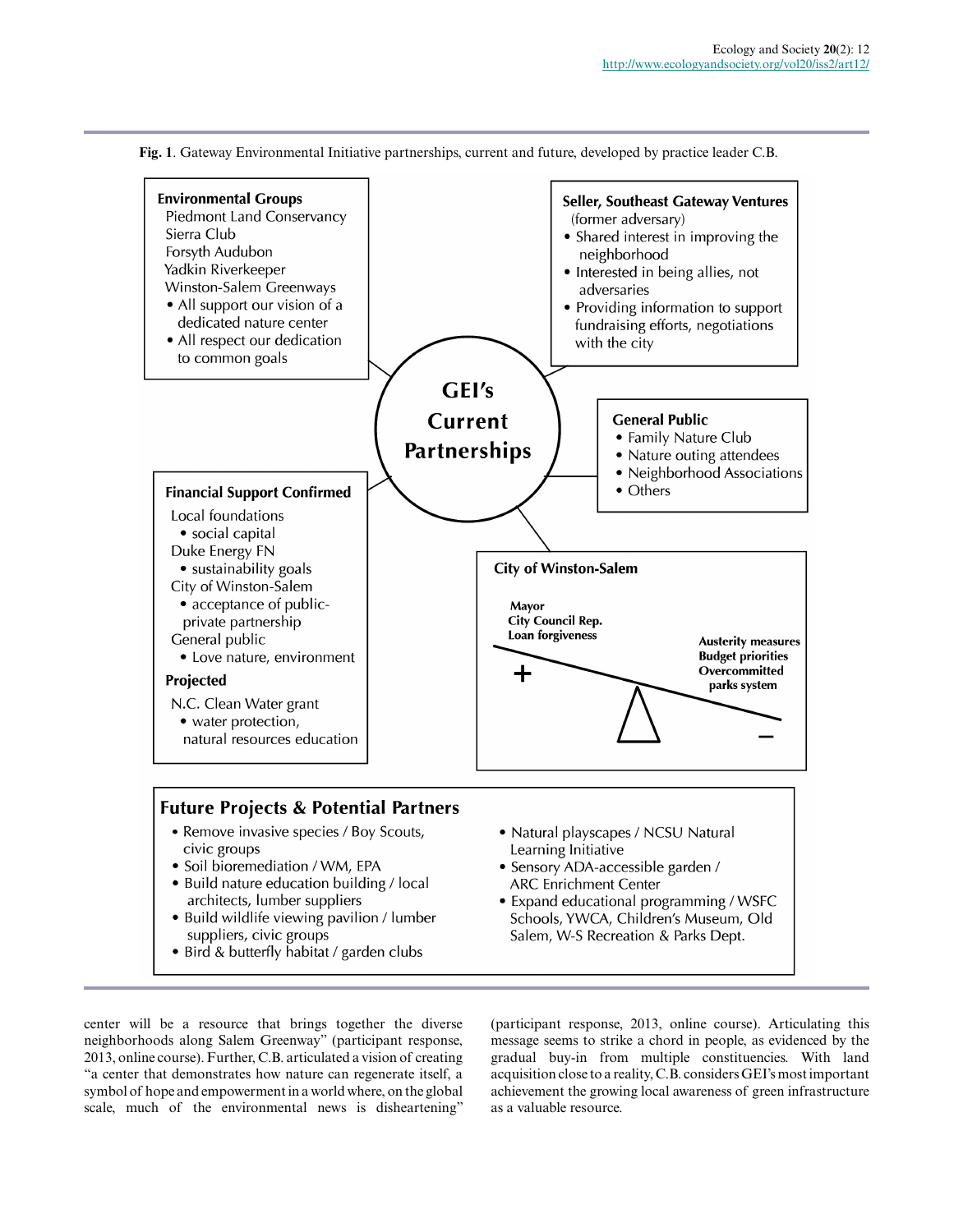## **Five Rivers MetroParks**

Five Rivers MetroParks (FRMP) is an offshoot of a state government agency that manages former agricultural land along rivers flowing through Dayton, Ohio. FRMP employee R.L. (coauthor) leads volunteer stewardship efforts to expand the existing forest lands, including a Master Silviculturist program to train volunteers and staff in ecology and forest renewal techniques; Tree Corps volunteers who assist in seed collection, seedling production and planting, and site maintenance; the Forest Foster Families program through which volunteers care for seedlings; and deer and invasive plant management. FRMP is unique among our cases because it focuses on a volunteer program run by a regional government agency, rather than an effort emerging through the efforts of civil society actors.

R.L. actively supports volunteers, e.g., through recognition dinners, social media, and conducting activities that promote intergenerational bonding among children and adult stewards, but has spent little time joining forces with other groups. During the tree-planting activities, people from different generations engage in storytelling and sharing of memories, and memories are also created through the volunteer experiences. Reminiscing and recounting stories enables volunteers to visualize how their practice has changed over the years, incorporate traditional stewardship methods, and express their feelings of connection to the trees.

# **Tusten Heritage Community Garden**

The Tusten Heritage Community Garden in the town of Narrowsburg, New York, is at the core of leader A.R.'s (coauthor) larger vision to transform the landscape and economy of the surrounding Delaware River region. Through multiple community events that bring people together over shared interests in food and community improvement, A.R. hopes to break "layers of distrust" among traditional residents and newcomers to the region and create an "open forum for the sharing of knowledge, skills, and friendship" (participant response, 2013, online course). Further, she envisions how her Narrowsburg revitalization practices will stimulate a future regional network of similarly minded communities along the Delaware River that are able to stem "a tide of environmental destruction," i.e., hydraulic fracking, and turn "it into waves of progress and reform" (participant response, 2013, online course). Thus, the broader practice includes not only the community garden and food production, but also public events, education, and creating "an aesthetically pleasing and mutually nurturing ecosystem out of scarred land" (participant response, 2013, online course). A.R. has forged a large network of organizations, including Big Eddy Farm Stand, i.e., restaurant-supported agriculture; the Tusten Local Development Corporation Board; a local community college; an organization converting a vacant school into a food hub and innovation center; and 15 other environmental and art nonprofits.

Social-ecological memories play a role in that the garden seeks to redirect the town's future by remembering past agricultural traditions and by helping youth and other local residents raise heirloom vegetables and indigenous Lenape corn and beans. Further, the symbolic element of place is captured in names like "heritage" garden and "Big Eddy" farm stand, the former hamlet name for Narrowsburg, referring to the deepest part of the Delaware River.

#### **Seeding the City**

Seeding the City (STC) is the vision of artist E.M. (coauthor) who works across the boundaries of civic ecology, urban discovery, and participatory acts of intervention. STC's resource is a dispersed network of rooftop gardens in NYC, which E.M. views as "rooftop occupations" (participant response, 2013, online course). E.M. began creating green roofs with a small group of key advisers and then partnered with organizations, e.g., a homeless shelter, preschools, a museum, and a youth environmental organization, to conduct workshops and broaden implementation. A green roof modular gardening system designed for low-moisture and high-heat rooftops has enabled this practice to emerge and grow.

E.M. has a larger vision for how the rooftop modular gardens will transform the city, through changing the way that transient and other residents understand their living space and view themselves as leaders in the urban greening movement. She also sees her project as creating a sense of community and a sense of place among apartment dwellers in NYC, who lacking other gathering space, turn to their rooftops for parties, eating, and other shared experiences and form small "islands of community up in the sky" (participant response, 2013, online course). On holidays like the Fourth of July, people celebrating on rooftops can view neighboring rooftop celebrants, and E.M. envisions STC gardens as helping connect people across buildings. STC modules also address issues related to "elasticity" of place of city dwellers; renters can move their green roof modules from one building to another. Thus, the gardens serve as a place maker regardless of the location one currently resides. Finally, E.M. envisions that the rooftop gardening practice will create connections to the natural world in a dense urban environment.

### **Nature Cleaners, Iran**

Kazem Nadjariun founded Nature Cleaners in June 2012, during a trip to a scenic lake in northern Iran (Golshani and Krasny 2013, Krasny and Tidball 2015). He and his friends, alarmed by trash surrounding the lake, decided to clean up the litter. Photos of the cleanup that Nadjariun posted on Facebook precipitated interest among Iranians tired of littering, and the first Nature Cleaners cleanup event took place in Tehran the following week. Subsequently, Nadjariun created Nature Cleaners groups in all 31 Iranian states, operating under their own leaders and sometimes a decision-making council, with advice and guidance from Nadjariun. Nature Cleaners' goals include cleaning trash from nature, raising awareness of keeping nature clean and of reducing trash and waste, and recycling trash collected at cleanup events. In the 16 months after Nature Cleaners was initiated, 450 cleaning events were held throughout the country. The Facebook site, which is used to share local and nationwide events, includes 40,000 members, about 3000 of whom have been active in cleanup events (Golshani and Krasny 2013).

Nature Cleaners conducts cleanups in popular parks, historic sites, and other open space during times when many people congregate so as to educate and engage others. The reaction of passersby has been favorable, indicating a pent-up interest in cleaner public spaces. Nature Cleaners has conducted additional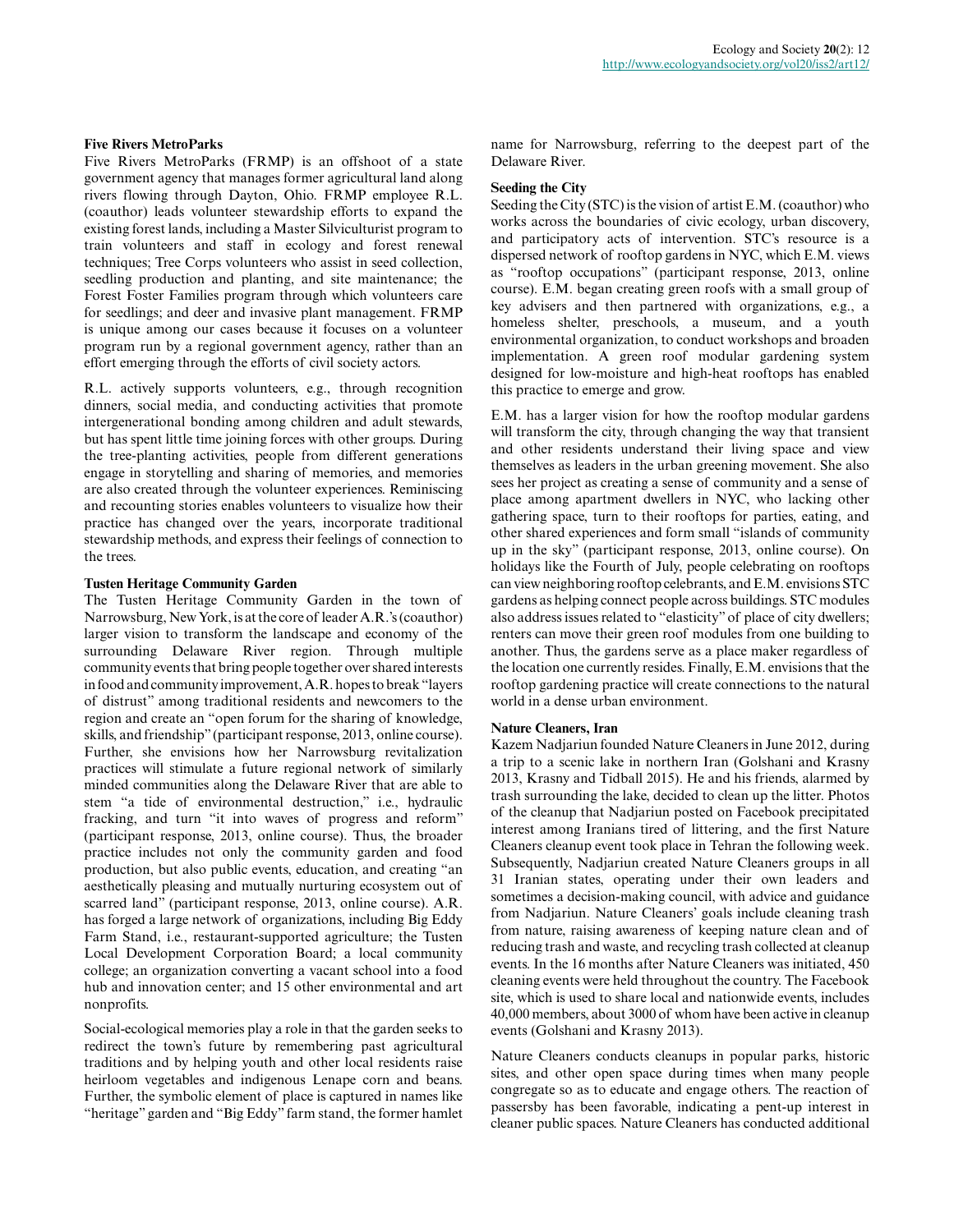activities, such as creating a recycling exhibit after a cleaning event, recycling bottle caps to raise money to buy a wheelchair for charity, and creating art objects using recycled trash, and it plans to hold educational classes for the public.

The activities carry important social meanings in addition to cleaning up nature and educating onlookers. Facebook posts refer to connecting with others, creating community, building networks, and becoming a "family." Another meaning visible on Facebook and through participating in events is how the participants feel that together they are having a larger impact, doing something for their country, and even cleaning their country more profoundly than picking up litter by being part of a larger movement. They also feel as if they are learning social skills, responsibility, and teamwork, which is seen as leading to a good future for Iran. Further, some participants have constructed a new identity as nature cleaners; for example, when they go on holidays, they post photos of themselves cleaning nature.

Nadjariun helps participants in the state chapters learn to work together, uploads photos onto Iran's slow Internet, and wades through comments posted to Facebook to remove any political or religious commentary. He has a vision of clean nature and creating a culture of cleaning up trash and caring for nature, which he conveys by posting educational and awareness messages on Facebook and through his comments meant to encourage participants. Nadjariun is networked with the head of Iran's Environmental Protection Agency, and municipal governments and local businesses have supported Nature Cleaners events. However, he is extremely cautious not to accept money or to allow sponsors to use Nature Cleaners in their advertising to avoid a perception that he or Nature Cleaners is benefiting from the interest they are receiving.

# **Korean village groves restoration project**

In 2002, Nam-sun Park, former head of the village committee in Donghae, South Korea, led a group of citizens planting a village grove. Small groves of trees planted adjacent to villages historically have been used to break winds and high tides and as sites for cultural ceremonies. In Donghae, the village grove was planted in a space that, after being devastated by Typhoon Rusa, had been converted to a parking lot. Restoration of the site was a collaborative effort among villagers, the local government property owners, and the national nongovernmental organization Forest for Life. The city of Donghae subsequently developed new policies to support the management of the restored village grove (Lee 2014, Lee and Krasny 2015).

Both Park and the director of Forest for Life see the Donghae restoration project as part of a national citizens' movement that is shedding light on the value of village groves. This movement is garnering attention from researchers and from the Korean Forest Service, which developed a master plan resulting in the restoration of more than 60 village groves.

Park commented: "I started such restoration projects to hand the land over to my children and grandchildren to enjoy school trips there as I did" (participant response, 2013, online course). Although Park and other local residents have memories of seaside village groves, they lacked documents outlining restoration practices. Thus, they collected old maps and pictures of the site and visited Japan to learn about seaside natural park restoration. Rebuilding the village grove has meanings related not just to planting trees but also to building community and empowering local people, including elderly residents.

#### **Oyster gardening**

The nonprofit NY/NJ Baykeeper's oyster gardening program trains volunteers to work with scientists to place cages with young oysters at locations throughout the estuary and to monitor the oysters' growth and survival (Krasny et al. 2014*a*). Their goal is to restore oyster populations in the NYC estuary, thus "allowing this keystone species to begin playing its natural role in cleansing our waterways" (<http://www.nynjbaykeeper.org/>). Oysters played a critical role in NYC's cultural, economic, and environmental history and were once iconic of NYC as a place (Kurlansky 2006). Today, oyster gardeners attribute meanings to oysters and to the NYC estuary that tightly couple cultural/historical and ecological elements of the estuary: oysters as filter feeders or the "liver" of the estuary, oysters as a "missing link" between the city's inhabitants and its lost nature, and oysters as a symbol of NYC's "forgotten waterfront" that once was the center of a "growing and bustling city" (Krasny et al. 2014*a*). Reinforcing this notion is the idea of oysters as the "hotdog" of a bygone era, referring to the fact that earlier street stands selling oysters have been replaced with today's hotdog stands. In short, oyster gardeners see their practice as restoring a once-healthy estuary and the lost connections and meanings it supported. Because we did not interview leaders of this practice, we have not included the competence element.

#### **Friends of the Gorge**

The Cornell University Friends of the Gorge (FOG) student organization was founded by M.E.K. (first author) in response to what she viewed as the university's neglect of Cornell's unique campus natural areas and related safety issues (Krasny and Delia 2014, *in press*). For years, trails had been left in poor condition, and little action was taken to stem drownings and suicides in the gorges. Then, after a drowning in 2008, the university attempted to block access to a popular hiking trail by installing fences and a gate. Shortly thereafter, following a cluster of student suicides in the gorges, the administration undertook a university-wide initiative to develop policies that balanced physical safety with recreational access. FOG, whose mission integrates stewardship, recreation, and safety in the campus gorges, contributed to this effort and was a strong voice for maintaining safe recreational access to the gorges, i.e., hiking but not swimming. In addition to contributing to university policy, FOG students are involved in hiking and stewardship, including trail maintenance, litter cleanups, and tree planting.

Although M.E.K. is the faculty adviser for FOG, each year a new student is elected president by student members. Thus, leadership is assumed by the student presidents, who have exhibited different competencies, with some taking an active role to link with other groups to engage in policy and natural area management, and others focusing more on getting students together for hiking in the campus natural areas. Students associate FOG stewardship and recreation activities with relief from stress by spending time in nature, with giving something back to the university and more broadly their country, and as an opportunity for small but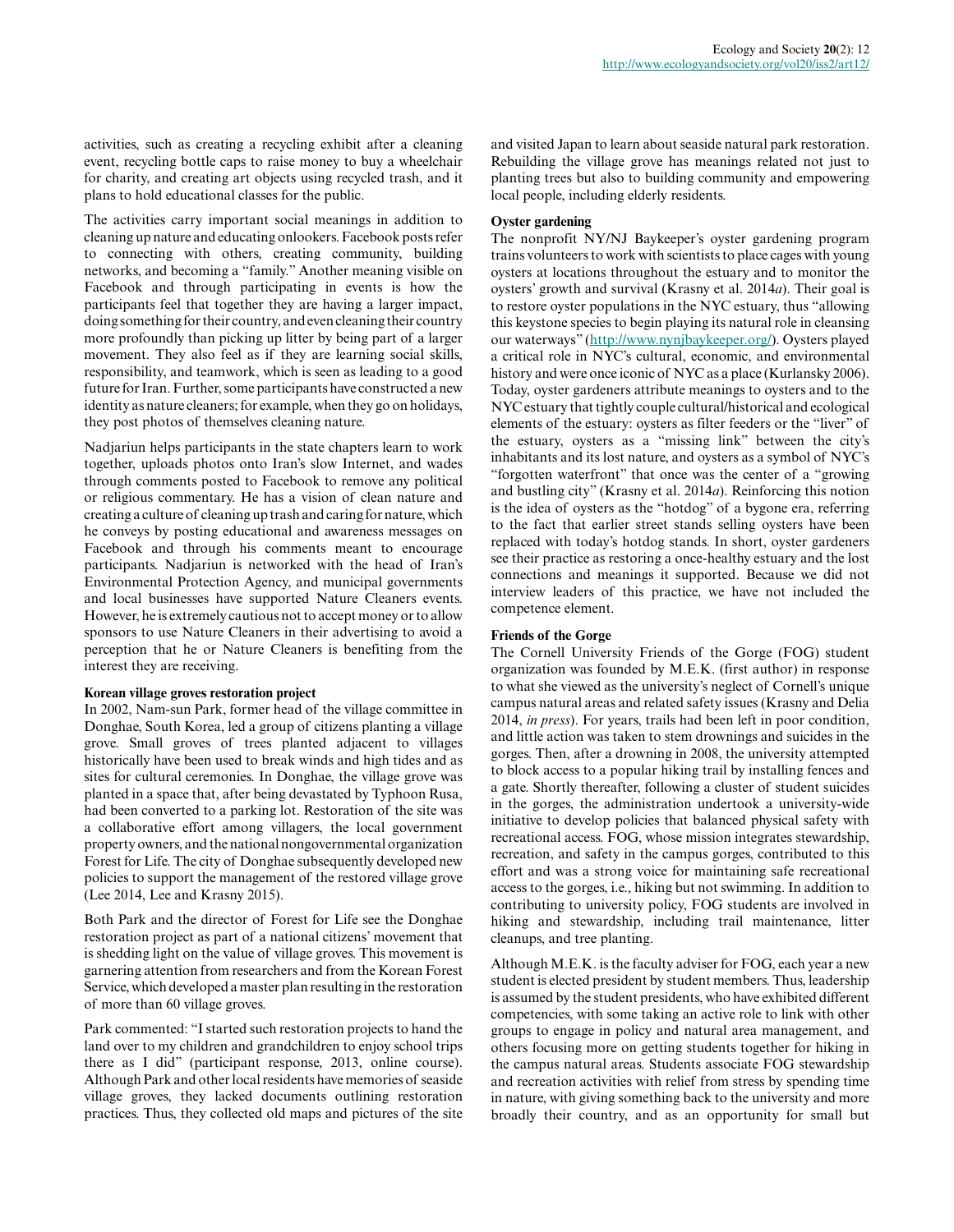#### **Table 1**. Practice elements in eight case practices.

| Practice Name                          | <b>Practice Elements</b>                                                                                                                                                                 |                                                                                                                                                                                            |                                                                                                    | Practice Description                                                                                                                           |
|----------------------------------------|------------------------------------------------------------------------------------------------------------------------------------------------------------------------------------------|--------------------------------------------------------------------------------------------------------------------------------------------------------------------------------------------|----------------------------------------------------------------------------------------------------|------------------------------------------------------------------------------------------------------------------------------------------------|
|                                        | Competencies                                                                                                                                                                             | Meanings                                                                                                                                                                                   | Resource                                                                                           |                                                                                                                                                |
| Gateway<br>Environmental<br>Initiative | Articulate vision<br>Advocacy<br>Build collaborations with<br>other organizations,<br>agencies, and private<br>sector                                                                    | Stream flowing through site<br>represents connecting diverse<br>neighborhoods bordering site<br>Nature center as hope and<br>empowerment                                                   | 19-acre threatened<br>open space                                                                   | Conserve and steward natural area<br>dedicated to environmental education<br>and stewardship opportunities in<br>Winston Salem, North Carolina |
| <b>Five Rivers</b><br>MetroParks       | Engage and supervise<br>volunteers<br>Tree planting                                                                                                                                      | Intergenerational bonding<br>Attachment to trees                                                                                                                                           | Multiple metropolitan<br>parks                                                                     | Restore native forest canopy in<br>metropolitan Dayton, Ohio                                                                                   |
| Tusten Heritage<br>Community<br>Garden | Community activism<br>Articulate vision<br>Build collaborations with<br>other organizations,<br>agencies, and private<br>sector                                                          | Heritage food growing practices<br>will transform future of region<br>Big Eddy market reflecting<br>history and natural history of<br>Delaware River                                       | Community garden at<br>center of regional<br>initiative                                            | Community gardening in small town<br>in rural upstate New York and related<br>regional sustainable economic<br>development efforts             |
| Seeding the City                       | Green module<br>development<br>Motivating volunteers<br>Integrating art with<br>gardening<br>Advocacy                                                                                    | Rooftop occupations<br>Islands of community in the sky<br>Create sense of place and<br>community among transient<br>apartment dwellers                                                     | Rooftops distributed<br>throughout the city                                                        | Rooftop gardening using ready-made<br>modules in New York City                                                                                 |
| <b>Nature Cleaners</b>                 | Guidance for volunteers<br>and groups not previously<br>engaged in civil society<br>Ability to work within<br>political system not<br>accustomed to civil<br>society groups<br>Integrity | Cleaning nature<br>Educating others about cleaning<br>nature<br>Creating culture of not littering<br>Connecting with others<br>Teamwork<br>Cleaning up the country                         | Small and large parks,<br>urban forest, historic<br>sites, and other open<br>space                 | Clean up litter in natural and other<br>high visibility and high use areas in<br>Iran                                                          |
| Korean village<br>groves               | Engage villagers in<br>natural resource<br>management<br>Collaborate with local<br>government and national<br>nongovernmental<br>organization                                            | Citizen movement<br>Reconnecting to nature and<br>cultural traditions                                                                                                                      | 1-acre parking lot<br>adjacent to ocean<br>prone to destruction by city in South Korea<br>typhoons | Restore seaside village groves and<br>revive cultural ceremonies in small                                                                      |
| Oyster gardening                       | Information not available                                                                                                                                                                | Restoring ecological and social<br>functions of estuary<br>Oysters as liver of the estuary,<br>former hotdog stand, and missing<br>link between city inhabitants and<br>city's lost nature | New York City estuary<br>and oysters living in<br>estuary                                          | Place and monitor artificial oyster<br>reefs in New York City estuary                                                                          |
| Friends of Gorge                       | Organize events with<br>multiple groups<br>Engage students in<br>stewardship and<br>recreation                                                                                           | Giving back through volunteer<br>stewardship<br>Relief from stress through time<br>spent in nature                                                                                         | Scenic campus natural<br>area gorges                                                               | Stewardship and recreation in natural<br>areas on university campus in small<br>city in upstate New York                                       |

meaningful action in a large and at times seemingly impersonal institution.

# **PRACTICE ELEMENTS IN CIVIC ECOLOGY PRACTICES**

Analysis of the eight cases reveals that the ability to articulate a vision, build collaborations, and manage volunteers, which we refer to as "social" and "communication" competencies, were important across the practices and mentioned more often than technical competencies such as tree planting and creating modular plantings for green roofs (Table 1). Social competencies ranged from individuals with a limited set of partners who focused on recruiting and managing volunteers, i.e., FRMP and FOG, to those who built multiple collaborations to form city-, region-, or nationwide networks of public and private partners, i.e., GEI, Tusten Heritage Community Garden, and Nature Cleaners. Communication competencies included articulating a vision about nature and how it is connected to human, community, and regional well-being, i.e., GEI and Tusten Heritage Community Garden, or a more advocacy-oriented message like "occupy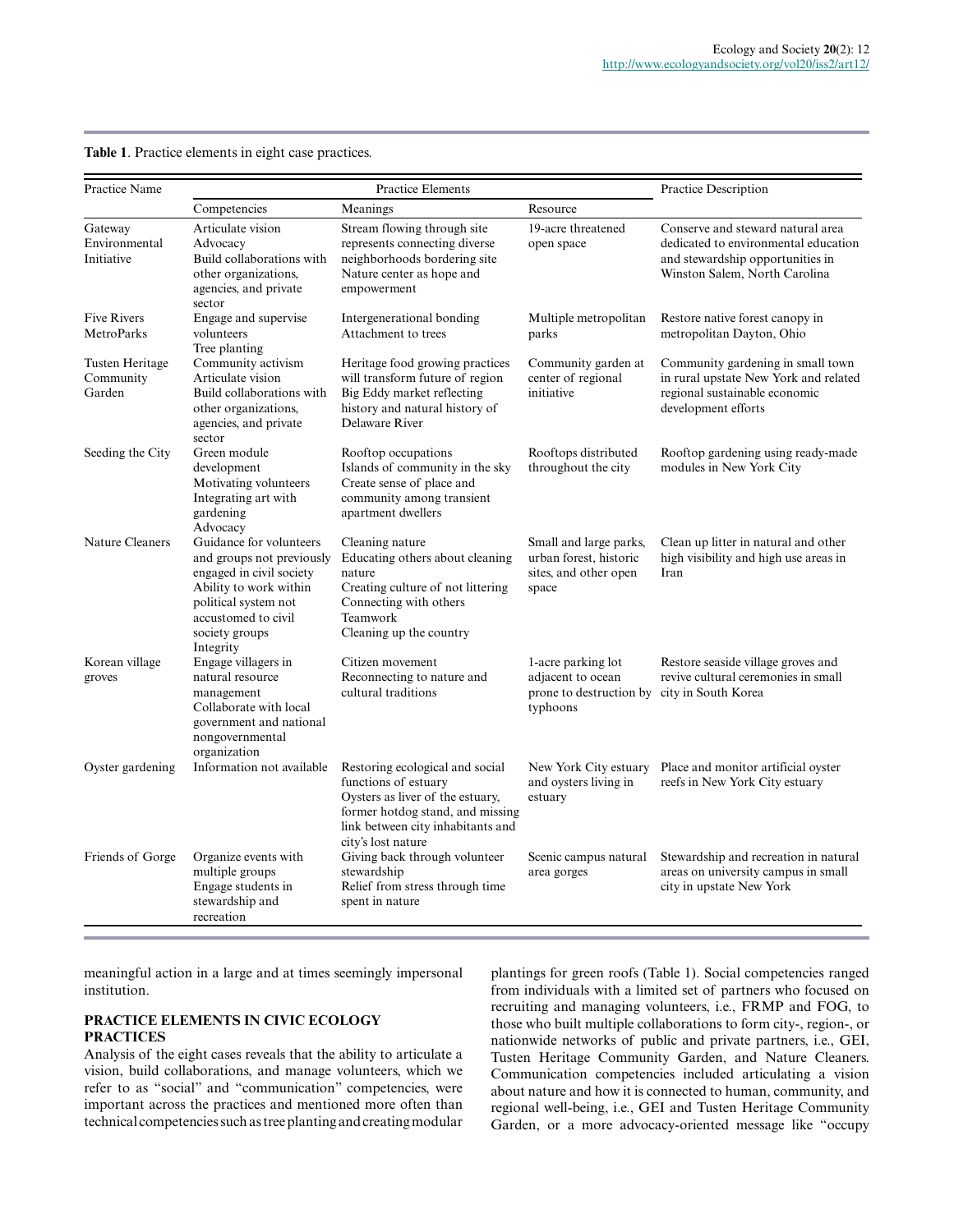rooftops," i.e., STC. An interesting case was the leader of Nature Cleaners in Iran, who assumed the role of an elder statesman and devoted significant effort to helping volunteers learn to work as a team. Further, as leader of a project that attempted to gain visibility for its efforts by conducting events at popular sites, yet in a country that lacks a tradition of civil society, Nadjariun walked a fine line between advocacy and making it clear that the group focused only on environmental cleanup and education.

The leader of the Tusten Heritage Community Garden used her ability to build relationships and articulate a vision to leverage the potential threat caused by hydraulic fracking in expanding her practice. In particular, she expanded a community gardening practice to a larger regional initiative, which pitted sustainable local farming traditions against an extractive economy dominated by mining. Thus, this case provides evidence of a disturbance propelling participants to reflect on and expand their practice (Engeström 2001). Practices may also change in the absence of a threat, potentially decreasing in scope. For example, FOG was very active in university policy making during the period immediately after a suicide cluster in the campus gorges but since has evolved into a much more limited set of recreation and stewardship activities.

Meanings or the values attached to the practice and resource were articulated by leaders such as E.M. who talked about rooftop gardens as islands of community in the sky. In some cases, participants helped produce meanings as when FOG students and Nature Cleaners volunteers talked about their practice in terms of giving back to or cleaning up their local place and larger country; such coproduction of meanings is consistent with literature on coproduction of practice innovations by users and consumers or practitioners and policy makers (Pantzar and Shove 2010, Seyfang and Haxeltine 2012). Leaders and participants variously ascribed meaning to the resource that was the focus of the practice, e.g., the river flowing through the GEI site connecting habitats and neighborhoods, and to the practice itself, e.g., the GEI practice creating awareness of the value of natural space. In a study of tree-planting civic ecology practices in post-Katrina New Orleans, Tidball (2014) similarly found that participants attributed symbolic meanings to trees (i.e., the resource), as well as to tree planting as a ritual or practice. Finally, we found that meanings attributed to both the resource and the practice often integrated social and ecological components. So, for example, the oyster was both the "liver" that filtered pollutants from the estuary and New Yorkers' once-favored food, i.e., the "hotdog" of its day. These linked social-ecology meanings are consistent with notions of social-ecological memories, symbols, and rituals in civic ecology practices (Barthel et al. 2014, Tidball 2014) and socialecological meanings in studies of rural forest management (Michon et al. 2012) but have not been a focus of previous studies using practice theory.

Given the importance of the physical or biological resource in civic ecology practices, and our desire to limit the number of elements, we focused on the resource rather than technology for the material element. The resource element varied along three dimensions: type, scale, and spatial configuration (Box 1). Leaders took advantage of the uniqueness of the resource in attributing meanings and motivating engagement, including oysters as livers of the estuary and village groves that historically had served as sites for cultural ceremonies in South Korea.

# **Box 1:**

Summary of practice elements from all cases.

Competencies

- **.** Advocacy
- **.** Articulate larger vision
- **.** Create art
- **.** Mobilize others
- **.** Build relationships
- **.** Build collaborations with local residents, multiple organizations, agencies, and private sector
- **.** Technical, e.g., tree planting and care and green roof module development
- **.** Volunteer management including conflict resolution

#### Meanings

- **.** Meanings attributed to the resource, e.g., oyster as liver of estuary, islands of community in the sky, and connecting neighborhoods bordering the site through a river that runs through the site
- **.** Meanings attributed to the practice, e.g., giving back, intergenerational bonding, heritage food-growing practices transforming the future of the regional economy, and cleaning the country

Resource

- **.** Type: land; water; building, i.e., rooftop; animal, i.e., oyster
- **.** Scale: small plots to entire region
- **.** Spatial configuration: noncontiguous, e.g., rooftops and plots of land; contiguous, e.g., estuary

# **IMPLICATIONS OF PRACTICE THEORY IN STUDIES OF URBAN STEWARDSHIP**

Our results suggest that practice theory may be a useful means for understanding a broader set of practices than consumer behaviors. In contrast to consumer behaviors such as reducing home energy use, stewardship behaviors do not result in an economic benefit to participants but instead entail sustained volunteer engagement to produce a public good. This presents a set of challenges to those attempting to sustain the practice, which may explain why social and communication competencies such as articulating a vision, building relationships, and managing volunteers emerged as important. Meanings reflecting values that participants attach to the resource and their work, such as cleaning up an estuary, an open space, or even a country, may also serve to sustain and expand practices focused on creating a public good rather than on individual behaviors.

The typology we developed related to type, scale, and physical contiguity of the resource element may provide insights into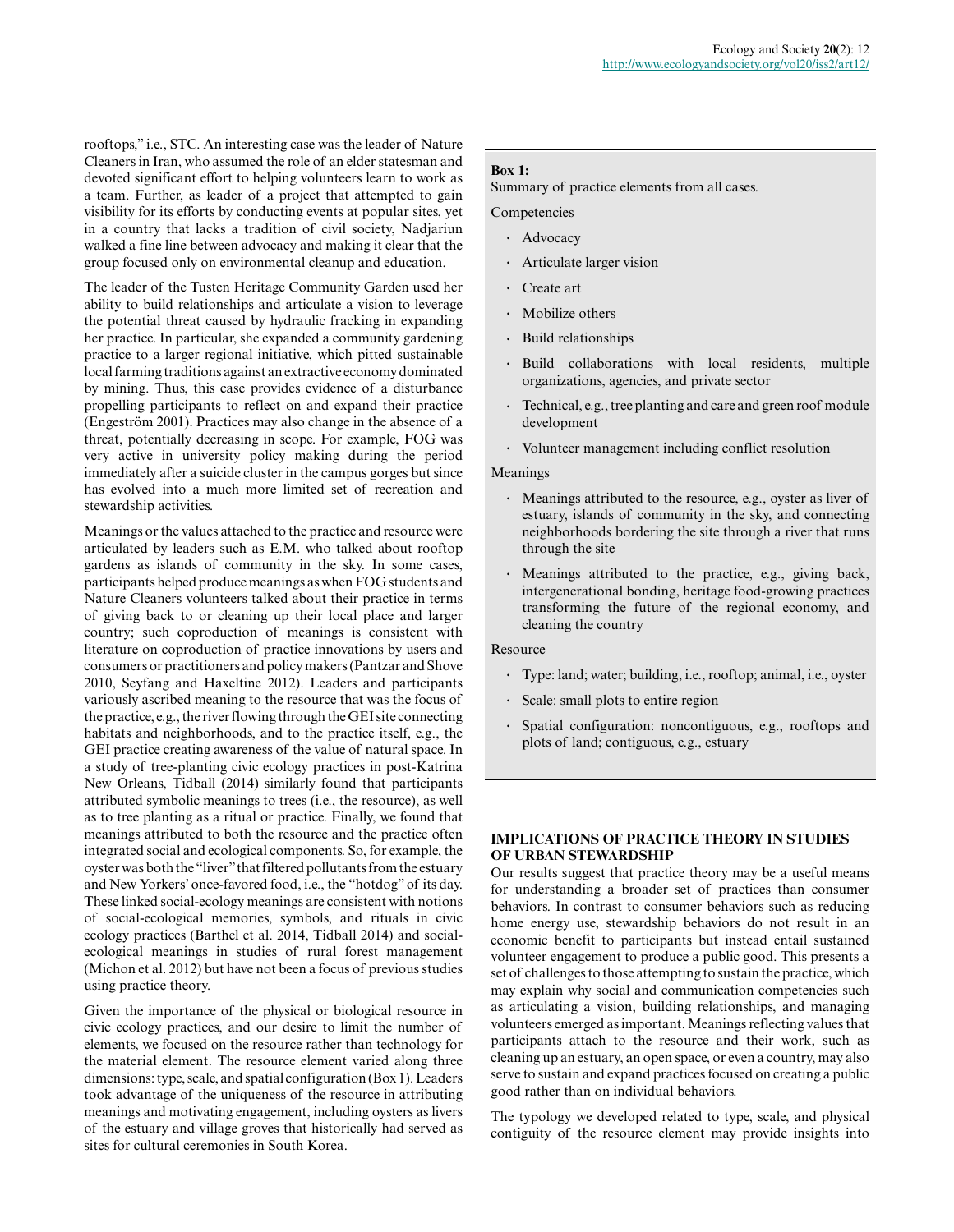understanding the other practice elements and urban stewardship practices more broadly. For example, organizations attempting to bridge across multiple practices might want to consider the nature of the resource. Are the practices all located along a river or lake that connects them physically and symbolically, or are they focused on small noncontiguous patches like community gardens? In the Bronx River restoration efforts in NYC, bridging organizations were able to leverage meanings associated with the river as a physical resource to connect multiple stewardship efforts, whereas bridging organizations working with community gardens leverage meanings related to social issues like food justice (Krasny and Tidball 2015). A Swedish initiative attempted to use meanings associated with Stockholm's historic royal parks as a means to bridge across multiple conservation initiatives; however, in this case, a single meaning was unable to cut across and thus link disparate citizen and government-directed stewardship efforts (Ernstson et al. 2008).

Whereas our decision to focus the material element on the physical resource enabled us to better understand the variation in resources, it may have limited our ability to understand the role of technologies. Other practice theory studies have shown how a new technology can transform consumer practices (Pantzar and Shove 2010, Gram-Hanssen 2011). We found that the modular units that enabled rooftop gardening and the artificial oyster reefs that allowed oyster gardening provide examples of how technologies can enable new civic ecology practices. Ongoing research into inexpensive "do-it-yourself" and open technologies for monitoring air and water quality, food production, and ecosystem services provision by trees suggests that technologies may enable civic ecology practices to incorporate outcome monitoring; such technologies could enable adaptation and expansion of practices based on monitoring results (Silva and Krasny 2014). Social networking technologies are also a critical factor allowing the expansion of civic ecology practices; examples include how Facebook enabled the rapid spread of Nature Cleaners across cities in Iran and of "The Ugly Indian," a practice that engages volunteers in converting trash-strewn spaces to pocket parks with green elements, garbage cans, and urinals in India ([http://www.theuglyindian.com/\)](http://www.theuglyindian.com/).

The notion of communities of practice has also been used to study urban stewardship practices. The use of practice theory shifts the focus from understanding the process of learning to understanding the practice and its elements. Further, whereas studies using the communities of practice framework lend themselves to understanding how participants in a practice or learners change over time, research guided by practice theory has examined how an actual practice changes, through recombining and repurposing different elements. For example, Pantzar and Shove (2010) showed how recreational walkers repurposed the meanings and skills related to a new technology, i.e., carbon-fiber walking sticks, to create a new practice called Nordic walking. Despite the difference in emphasis, studies using the community of practice lens have produced findings consistent with our findings. Research using a communities of practice perspective found that learning about self-organization, defined as managing social cohesion, division of labor, collective responsibilities, decision structures, involvement of new members, and engaging with the public, was one of four learning streams in public access gardens in Berlin, along with learning about gardening and

ecological conditions, the politics of space, and social enterprise (Bendt et al. 2013). Such learning about self-organization is similar to our finding about the importance of social competencies.

# **CONCLUSION**

We expand past work in practice theory by applying it to a new type of practice, i.e., civic ecology practices. Further, we add a new lens to a growing body of literature that seeks to understand urban self-organized stewardship practices, including how they emerge and expand, their constraints, and their outcomes for individuals, communities, and social-ecological systems.

In this initial effort to apply practice theory, we used only three elements: competencies, meanings, and resource. Based on our findings, we recommend that future studies incorporate a technology element. The technology element will enable investigation into how new habitat restoration (e.g., artificial oyster reefs), monitoring, and social networking technologies facilitate the emergence and growth of civic ecology practices. Because of the importance of social and communication skills in urban volunteer stewardship practice, consideration might also be given to whether these competencies should be treated as a separate element.

Practice leaders, scientists, and individuals attempting to bridge across practices could apply practice theory to understanding how practice elements might help constrain and enable their efforts. For example, local politicians wanting to use civic ecology practices to help provision ecosystem services might want to consider the existing competencies of stewards, the meanings stewards attribute to their work and to the resource, and the technologies that are accessible and acceptable to the stewards given their competencies and the meanings that motivate them.

A shortcoming of this exploratory work is our focus on individual elements with little regard to practice theory's treatment of how the constellation of elements is what ultimately defines a practice. In the future, practices might be analyzed not only by their individual elements but also by how the various elements or subelements interact. For example, one might examine cooccurrence of certain types of resources, competencies, and meanings, such as whether activist leaders or leaders with artistic competencies articulate different types of visions, or whether noncontiguous and contiguous resources require different competencies. This might enable us to develop a richer typology of civic ecology practices than, for example, listing different stewardship behaviors, e.g., community gardening and tree planting. In short, we contend that practice theory is worthy of further exploration alongside other approaches to understanding urban stewardship, with the goal of developing a deeper understanding of how such practices emerge, grow, and are sustained over time.

*Responses to this article can be read online at:* [http://www.ecologyandsociety.org/issues/responses.](http://www.ecologyandsociety.org/issues/responses.php/7345) [php/7345](http://www.ecologyandsociety.org/issues/responses.php/7345)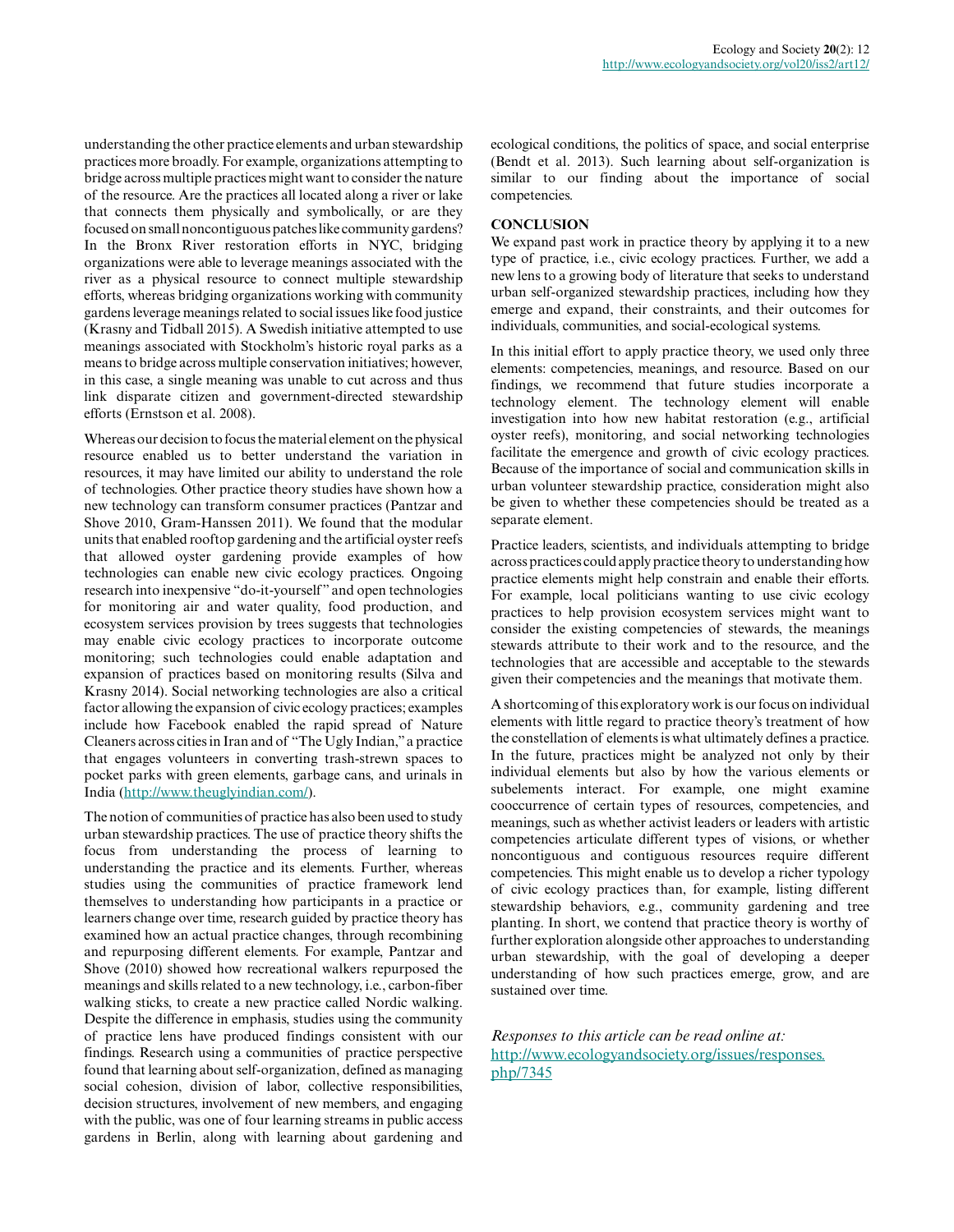#### **Acknowledgments:**

*Funding for this research was contributed by the U.S. Department of Agriculture National Institute for Food and Agriculture administered through Cornell University, multistate project NECC1011. The Civic Ecology online course was developed under Assistance Agreement No. NT-83497401 awarded by the U.S. Environmental Protection Agency (EPA). It has not been formally reviewed by the EPA. The views expressed are solely those of the authors, and the EPA does not endorse any products or commercial services mentioned.*

#### **LITERATURE CITED**

Andersson, E., S. Barthel, and K. Ahrné. 2007. Measuring social– ecological dynamics behind the generation of ecosystem services. *Ecological Applications* 17:1267-1278. [http://dx.doi.org/10.1890/06-1116.1](http://dx.doi.org/10.1890%2F06-1116.1)

Barthel, S. 2006. Sustaining urban ecosystem services with local stewards participation in Stockholm (Sweden). Pages 305-320 *in* B. Tress, G. Tress, G. Fry, and P. Opdam, editors. *From landscape research to landscape planning: aspects of integration, education and application*. Wageningen UR Frontis Series. Springer, Dordrecht, The Netherlands.

Barthel, S., C. Folke, and J. Colding. 2010. Social–ecological memory in urban gardens—retaining the capacity for management of ecosystem services. *Global Environmental Change* 20:255-265. [http://dx.doi.org/10.1016/j.gloenvcha.2010.01.001](http://dx.doi.org/10.1016%2Fj.gloenvcha.2010.01.001)

Barthel, S., J. Parker, C. Folke, and J. Colding. 2014. Urban gardens: pockets of social-ecological memory. Pages 145-158 *in* K. G. Tidball and M. E. Krasny, editors. *Greening in the red zone*. Springer, Dordrecht, The Netherlands. [http://dx.doi.](http://dx.doi.org/10.1007%2F978-90-481-9947-1_11) [org/10.1007/978-90-481-9947-1\\_11](http://dx.doi.org/10.1007%2F978-90-481-9947-1_11)

Bendt, P., S. Barthel, and J. Colding. 2013. Civic greening and environmental learning in public-access community gardens in Berlin. *Landscape and Urban Planning* 109:18-30. [http://dx.doi.](http://dx.doi.org/10.1016%2Fj.landurbplan.2012.10.003) [org/10.1016/j.landurbplan.2012.10.003](http://dx.doi.org/10.1016%2Fj.landurbplan.2012.10.003)

Colding, J., and S. Barthel. 2013. The potential of 'Urban Green Commons' in the resilience building of cities. *Ecological Economics* 86:156-166. [http://dx.doi.org/10.1016/j.ecolecon.2012.10.016](http://dx.doi.org/10.1016%2Fj.ecolecon.2012.10.016)

Colding, J., S. Barthel, P. Bendt, R. Snep, W. van der Knaap, and H. Ernstson. 2013. Urban green commons: insights on urban common property systems. *Global Environmental Change* 23:1039-1051. [http://dx.doi.org/10.1016/j.gloenvcha.2013.05.006](http://dx.doi.org/10.1016%2Fj.gloenvcha.2013.05.006) 

Davidson, D. J. 2010. The applicability of the concept of resilience to social systems: some sources of optimism and nagging doubts. *Society & Natural Resources: An International Journal*  23:1135-1149. [http://dx.doi.org/10.1080/08941921003652940](http://dx.doi.org/10.1080%2F08941921003652940) 

Dickinson, J. L. 2009. The people paradox: self-esteem striving, immortality ideologies, and human response to climate change. *Ecology and Society* 14(1): 34. [online] URL: [http://www.](http://www.ecologyandsociety.org/vol14/iss1/art34/) [ecologyandsociety.org/vol14/iss1/art34/](http://www.ecologyandsociety.org/vol14/iss1/art34/)

Elmqvist, T., M. Fragkias, J. Goodness, B. Güneralp, P. J. Marcotullio, R. I. McDonald, S. Parnell, M. Schewenius, M. Sendstad, K. C. Seto, and C. Wilkinson. 2013. *Urbanization, biodiversity and ecosystem services: challenges and opportunities*. Springer, Dordrecht, The Netherlands. [http://dx.doi.](http://dx.doi.org/10.1007%2F978-94-007-7088-1) [org/10.1007/978-94-007-7088-1](http://dx.doi.org/10.1007%2F978-94-007-7088-1) 

Engeström, Y., editor. 1987. *Learning by expanding: an activitytheoretical approach to developmental research*. Orienta-Konsultit, Helsinki, Finland.

Engeström, Y. 2001. Expansive learning at work: toward an activity-theoretical conceptualization. *Journal of Education and Work* 14:133-156. [http://dx.doi.org/10.1080/13639080020028747](http://dx.doi.org/10.1080%2F13639080020028747) 

Engeström, Y., R. Miettinen, and R.-L. Punamäki, editors. 1999. *Perspectives on activity theory*. Cambridge University Press, Cambridge, UK. [http://dx.doi.org/10.1017/CBO9780511812774](http://dx.doi.org/10.1017%2FCBO9780511812774)

Ernstson, H., and T. Elmqvist. 2011. *Globalization, urban ecosystems and social-ecological innovations: a comparative network analytic approach*. Stockholm University, Stockholm, Sweden.

Ernstson, H., S. Sörlin, and T. Elmqvist. 2008. Social movements and ecosystem services—the role of social network structure in protecting and managing urban green areas in Stockholm. *Ecology and Society* 13(2): 39. [online] URL: [http://www.](http://www.ecologyandsociety.org/vol13/iss2/art39/) [ecologyandsociety.org/vol13/iss2/art39/](http://www.ecologyandsociety.org/vol13/iss2/art39/)

Fisher, D. R., L. K. Campbell, and E. S. Svendsen. 2012. The organisational structure of urban environmental stewardship. *Environmental Politics* 21:26-48. [http://dx.doi.org/10.1080/0964](http://dx.doi.org/10.1080%2F09644016.2011.643367) [4016.2011.643367](http://dx.doi.org/10.1080%2F09644016.2011.643367) 

Francis, M., L. Cashdan, and L. Paxson. 1984. *Community open spaces*. Island, Washington, D.C., USA.

Geels, F. W., and J. Schot. 2007. Typology of sociotechnical transition pathways. *Research Policy* 36:399-417. [http://dx.doi.](http://dx.doi.org/10.1016%2Fj.respol.2007.01.003) [org/10.1016/j.respol.2007.01.003](http://dx.doi.org/10.1016%2Fj.respol.2007.01.003)

Goddard, M. A., A. J. Dougill, and T. G. Benton. 2010. Scaling up from gardens: biodiversity conservation in urban environments. *Trends in Ecology and Evolution* 25:90-98.

Golshani, Z., and M. E. Krasny. 2013. *Civic ecology practice in Iran: the case of the Nature Cleaners*. North American Association for Environmental Education, Baltimore, Maryland, USA.

Gram-Hanssen, K. 2010. Standby consumption in households analyzed with a practice theory approach. *Journal of Industrial Ecology* 14:150-165. [http://dx.doi.org/10.1111/j.1530-9290.2009.00194.](http://dx.doi.org/10.1111%2Fj.1530-9290.2009.00194.x) [x](http://dx.doi.org/10.1111%2Fj.1530-9290.2009.00194.x) 

Gram-Hanssen, K. 2011. Understanding change and continuity in residential energy consumption. *Journal of Consumer Culture* 11:61-78. [http://dx.doi.org/10.1177/1469540510391725](http://dx.doi.org/10.1177%2F1469540510391725)

Hargreaves, T. 2011. Practice-ing behaviour change: applying social practice theory to pro-environmental behaviour change. *Journal of Consumer Culture* 11:79-99. [http://dx.doi.](http://dx.doi.org/10.1177%2F1469540510390500) [org/10.1177/1469540510390500](http://dx.doi.org/10.1177%2F1469540510390500)

Kemmis, S., and R. Mutton. 2012. Education for sustainability (EfS): practice and practice architectures. *Environmental Education Research* 18:187-207. [http://dx.doi.org/10.1080/13504](http://dx.doi.org/10.1080%2F13504622.2011.596929) [622.2011.596929](http://dx.doi.org/10.1080%2F13504622.2011.596929)

Krasny, M. E., S. R. Crestol, K. G. Tidball, and R. C. Stedman. 2014*a*. New York City's oyster gardeners: memories and meanings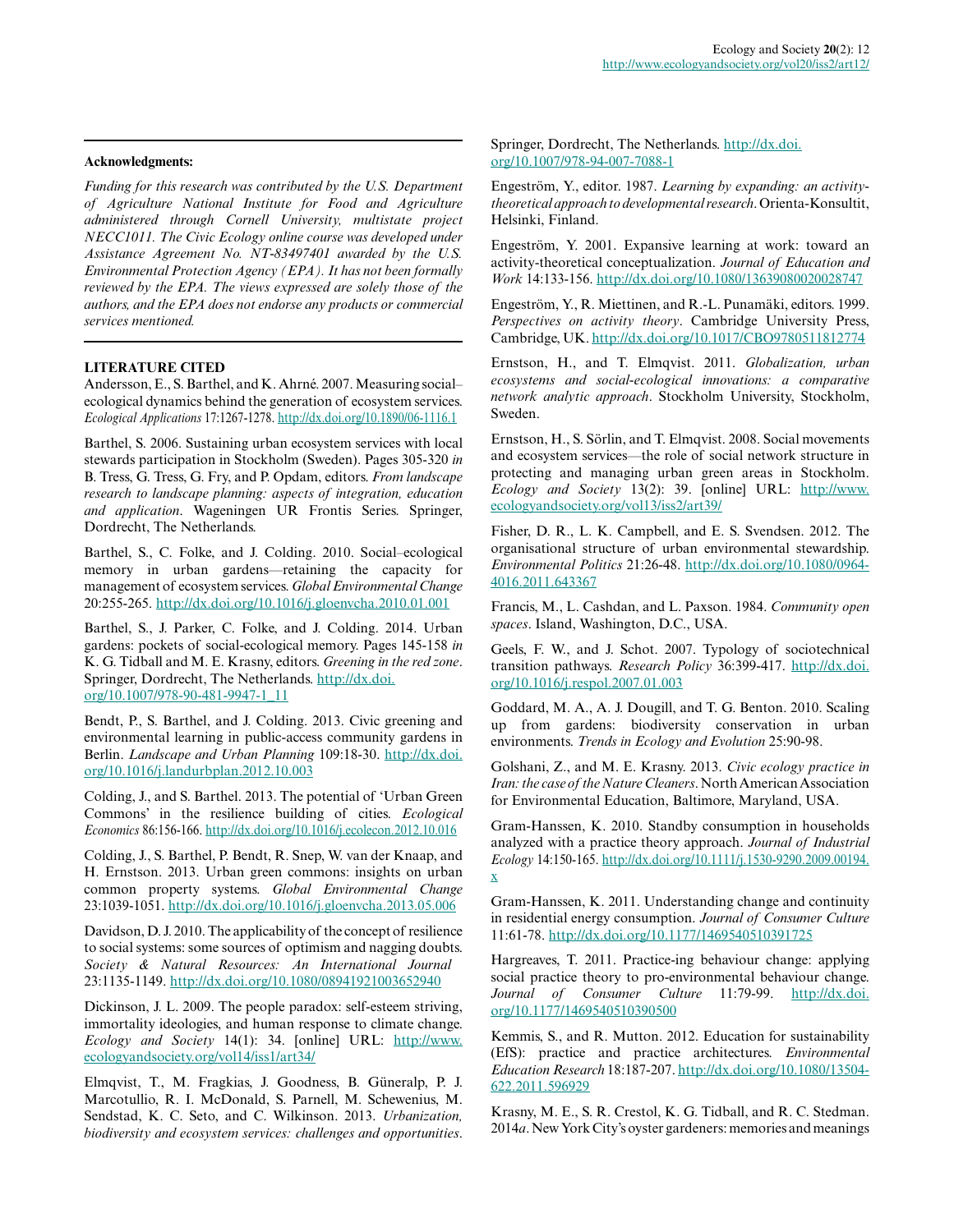as motivations for volunteer environmental stewardship. *Landscape and Urban Planning* 132:16-25. [http://dx.doi.](http://dx.doi.org/10.1016%2Fj.landurbplan.2014.08.003) [org/10.1016/j.landurbplan.2014.08.003](http://dx.doi.org/10.1016%2Fj.landurbplan.2014.08.003)

Krasny, M. E., and J. Delia. *In press*. Natural area stewardship as part of campus sustainability. *Journal of Cleaner Production*. [http://dx.doi.org/10.1016/j.jclepro.2014.04.019](http://dx.doi.org/10.1016%2Fj.jclepro.2014.04.019)

Krasny, M. E., and J. Delia. 2014. Campus sustainability and natural area stewardship: student involvement in adaptive comanagement. *Ecology and Society* 19(3): 27. [http://dx.doi.](http://dx.doi.org/10.5751%2FES-06787-190327) [org/10.5751/ES-06787-190327](http://dx.doi.org/10.5751%2FES-06787-190327) 

Krasny, M. E., C. Lundholm, E. Lee, S. Shava, and H. Kobori. 2013. Urban landscapes as learning arenas for sustainable management of biodiversity and ecosystem services. Pages 629-664 *in* T. Elmqvist, M. Fragkias, J. Goodness, B. Güneralp, P. J. Marcotullio, R. I. McDonald, S. Parnell, M. Sendstad, M. Schewenius, K. C. Seto, and C. Wilkinson, editors. *Urbanization, biodiversity and ecosystem services: challenges and opportunities*. Springer, New York, New York, USA.

Krasny, M. E., A. Russ, K. G. Tidball, and T. Elmqvist. 2014*b*. Civic ecology practices: participatory approaches to generating and measuring ecosystem services in cities. *Ecosystem Services* 7:177-186. [http://dx.doi.org/10.1016/j.ecoser.2013.11.002](http://dx.doi.org/10.1016%2Fj.ecoser.2013.11.002) 

Krasny, M. E., and K. G. Tidball. 2012. Civic ecology: a pathway for Earth stewardship in cities. *Frontiers in Ecology and the Environment* 10:267-273. [http://dx.doi.org/10.1890/110230](http://dx.doi.org/10.1890%2F110230) 

Krasny, M. E., and K. G. Tidball. 2015. *Civic ecology: adaptation and transformation from the ground up*. MIT Press, Cambridge, Massachusetts, USA.

Kudryavtsev, A., M. E. Krasny, and R. C. Stedman. 2012. The impact of environmental education on sense of place among urban youth. *Ecosphere* 3:29. [http://dx.doi.org/10.1890/](http://dx.doi.org/10.1890%2FES11-00318.1) [ES11-00318.1](http://dx.doi.org/10.1890%2FES11-00318.1)

Kurlansky, M. 2006. *The big oyster: history on the half shell*. Ballantine Books, New York, New York, USA.

Lee, E. 2014. Reconstructing village groves after a typhoon in Korea. Pages 159-162 *in* K. G. Tidball and M. E. Krasny, editors. *Greening in the red zone*. Springer, Dordrecht, The Netherlands. [http://dx.doi.org/10.1007/978-90-481-9947-1\\_12](http://dx.doi.org/10.1007%2F978-90-481-9947-1_12)

Lee, E., and M. E. Krasny. 2015. The role of social learning for social-ecological systems in Korean village groves restoration. *Ecology and Society* 20(1): 42. [http://dx.doi.org/10.5751/](http://dx.doi.org/10.5751/ES-07289-200142) [ES-07289-200142](http://dx.doi.org/10.5751/ES-07289-200142)

McPhearson, T., and K. G. Tidball. 2014. Disturbances in urban social-ecological systems: niche opportunities for environmental education. Pages 193-230 *in* M. E. Krasny and J. Dillon, editors. *Trading zones in environmental education: creating transdisciplinary dialogue*. Peter-Lang, New York, New York, USA.

Michon, G., B. Romagny, L. Auclair, and M. Deconchat. 2012. Forests as patrimonies? From theory to tangible processes at various scales. *Ecology and Society* 17(3): 7. [http://dx.doi.](http://dx.doi.org/10.5751%2FES-04896-170307) [org/10.5751/ES-04896-170307](http://dx.doi.org/10.5751%2FES-04896-170307) 

Miettinen, R., S. Paavola, and P. Pohjola. 2012. From habituality to change: contribution of activity theory and pragmatism to practice theories. *Journal for the Theory of Social Behaviour* 42:345-360. [http://dx.doi.org/10.1111/j.1468-5914.2012.00495.x](http://dx.doi.org/10.1111%2Fj.1468-5914.2012.00495.x)

Olsson, P., C. Folke, V. Galaz, T. Hahn, and L. Schultz. 2007. Enhancing the fit through adaptive comanagement: creating and maintaining bridging functions for matching scales in the Kristianstads Vattenrike Biosphere Reserve Sweden. *Ecology and Society* 12(1): 28. [online] URL: [http://www.ecologyandsociety.](http://www.ecologyandsociety.org/vol12/iss1/art28/) [org/vol12/iss1/art28/](http://www.ecologyandsociety.org/vol12/iss1/art28/)

Pantzar, M., and E. Shove. 2010. Understanding innovation in practice: a discussion of the production and re-production of Nordic Walking. *Technology Analysis & Strategic Management* 22:447-461. [http://dx.doi.org/10.1080/09537321003714402](http://dx.doi.org/10.1080%2F09537321003714402) 

Pataki, D. E., M. M. Carreiro, J. Cherrier, N. E. Grulke, V. Jennings, S. Pincetl, R. V. Pouyat, T. H. Whitlow, and W. C. Zipperer. 2011. Coupling biogeochemical cycles in urban environments: ecosystem services, green solutions, and misconceptions. *Frontiers in Ecology and the Environment* 9:27-36. [http://dx.doi.org/10.1890/090220](http://dx.doi.org/10.1890%2F090220)

Reckwitz, A. 2002. Toward a theory of social practices: a development in culturalist theorizing. *European Journal of Social Theory* 5:243-263. [http://dx.doi.org/10.1177/13684310222225432](http://dx.doi.org/10.1177%2F13684310222225432) 

Sassen, S., and N. Dotan. 2011. Delegating, not returning, to the biosphere: how to use the multi-scalar and ecological properties of cities. *Global Environmental Change* 21:823-834. [http://dx.doi.](http://dx.doi.org/10.1016%2Fj.gloenvcha.2011.03.018) [org/10.1016/j.gloenvcha.2011.03.018](http://dx.doi.org/10.1016%2Fj.gloenvcha.2011.03.018)

Schatzki, T. R. 2000. Introduction: practice theory. Pages 1-14 *in* T. R. Schatzki, K. Knorr-Cetina, and E. Savigny, editors. *Practice turn in contemporary theory*. Routledge, Florence, Kentucky, USA.

Schatzki, T. R. 2002. *The site of the social. A philosophical account of the constitution of social life and change*. Pennsylvania State University Press, State College, Pennsylvania, USA.

Seyfang, G., and A. Haxeltine. 2012. Growing grassroots innovations: exploring the role of community-based initiatives in governing sustainable energy transitions. *Environment and Planning C: Government and Policy* 30:381-400. [http://dx.doi.](http://dx.doi.org/10.1068%2Fc10222) [org/10.1068/c10222](http://dx.doi.org/10.1068%2Fc10222) 

Seyfang, G., A. Haxeltine, T. Hargreaves, and N. Longhurst. 2010. *Energy and communities in transition – towards a new research agenda on agency and civil society in sustainability transitions*. Centre for Social and Economic Research on the Global Environment (CSERGE) Working Paper, Environmental Decision Making (EDM) 10-13. CSERGE, University of East Anglia, Norwich, UK.

Shove, E., and M. Pantzar. 2005. Consumers, producers and practices: understanding the invention and reinvention of Nordic walking. *Journal of Consumer Culture* 5:43-64. [http://dx.doi.](http://dx.doi.org/10.1177%2F1469540505049846) [org/10.1177/1469540505049846](http://dx.doi.org/10.1177%2F1469540505049846)

Shove, E., and G. Walker. 2010. Governing transitions in the sustainability of everyday life. *Research Policy* 39:471-476. [http://](http://dx.doi.org/10.1016%2Fj.respol.2010.01.019) [dx.doi.org/10.1016/j.respol.2010.01.019](http://dx.doi.org/10.1016%2Fj.respol.2010.01.019) 

Silva, P., and M. E. Krasny. 2014. Parsing participation: models of engagement for outcomes monitoring in urban stewardship.